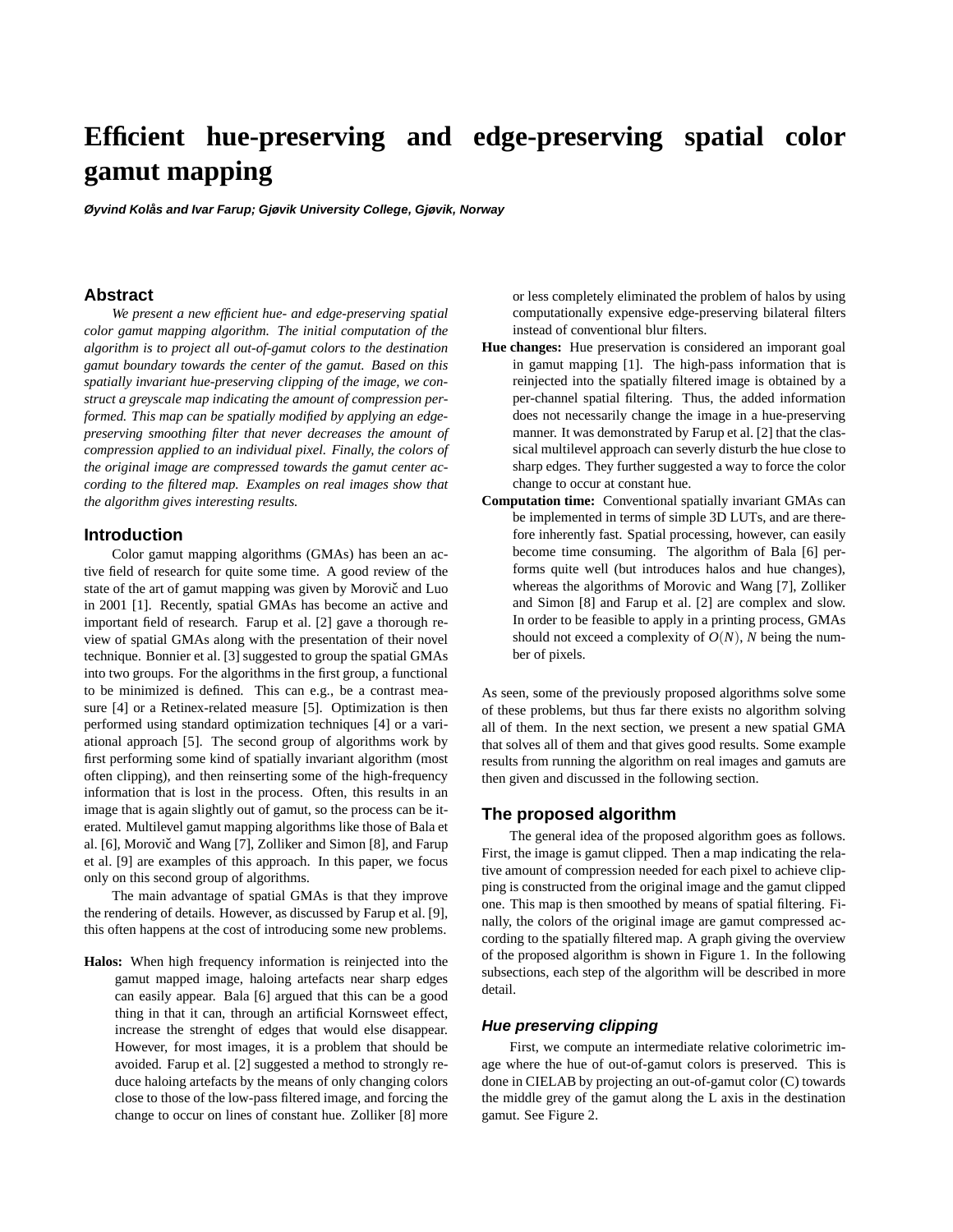

**Figure 1.** Overview of the proposed spatial gamut mapping technique.

## **Map computation**

From the original image and the gamut clipped one, we compute a map telling us how much the individual colors of the image had to be compressed towards grey during the clipping:

$$
m = \frac{||C' - g||}{||C - g||},
$$
\n(1)

where  $C$  is the color of the original pixel,  $C'$  the color of the gamut clipped image, and *g* is the center of the gamut on the gray axis.  $|| \cdot ||$  denotes the  $L_2$  norm of the colour space, i.e., the CIELAB ∆*E*.

The clipped image can now be computed as convex linear combination of the original image and grey using the map as the ratio,

$$
C' = mC + (1 - m)g.
$$
\n<sup>(2)</sup>

The computed compression map is the upper bound for saturation we can reproduce for the individual colors in the image.

## **Spatial filtering**

By modifying the generated map, we can change the amount of compression applied to each pixel. To avoid moving colors out of gamut, we must make sure to never increase values in the map. The map should be continuous in regions that are continuous in the original image.

This can be obtained by filtering the map through an edge preserving smoothing minimum filter controlled by edge information from the original. The filter we used computed the value for the center pixel of a neighbourhood as the average value of the set of pixels in the neighbourhood chosen by a color enhanced Symmetric Nearest Neighbor criteria [10] that had a compression value lower than the center pixel. We iteratively apply this filter with square neighbourhoods 33, 17, 9, 5 and 3 pixels wide.  $3 \times 3$ pixels.

The effect of applying this filter to the map is that when the map is used we increase the compression of neighbourhoods con-

taining out-of-gamut colors thus bringing back some of the details lost by gamut clipping.

## **Results and Discussion**

Figure 3 shows how the algorithm performs on four real images. The images were mapped to the very small gamut of an HP Design Jet printer printing on ordinary copy paper. The central column shows the original image, and the gamut clipped image is shown on the left hand side. The result of the proposed algorithm is shown on the right hand side.

#### **Performance**

In the reproduced images, colors of in-gamut regions are relatively colorimetrically reproduced, regions that are out of gamut gamut and in vicinity have been compressed in a hue preserving manner. Details that are lost in the clipping process are thus clearly rendered in the final image due to the spatial filtering of the map. This is particularly evident in the detailed dark regions of the images, such as in the lower left quadrant of the camera image.

It should be noticed that the gamut mapped images in the right column do not show any signs of haloing artefacts near sharp boundaries. This is due to the use of an edge-preserving spatial filter, and is unlike the results of multilevel algorithms like those of Bala et al. [6] and Morovič and Wang [7], and to a certain degree, also that of Farup et al. [2].

Like the algorithm of Farup et al. [2], and unlike all other previously proposed spatial GMAs, the resulting images have their CIELAB hue preserved by definition. Despite this fact, there are still some noticable hue shifts in the resulting images. In particular, there is a hue shift towards purple for the blue bottle in the picnic image. This is a result of the imperfect hue constancy of the CIELAB color space [11, 12], and not a result of the proposed GMA.

The gamut clipped algorithm shown on the left part of Figure 3, shows some typical clipping artefacts. In particular, some new edges has been inserted where the colors of the image crosses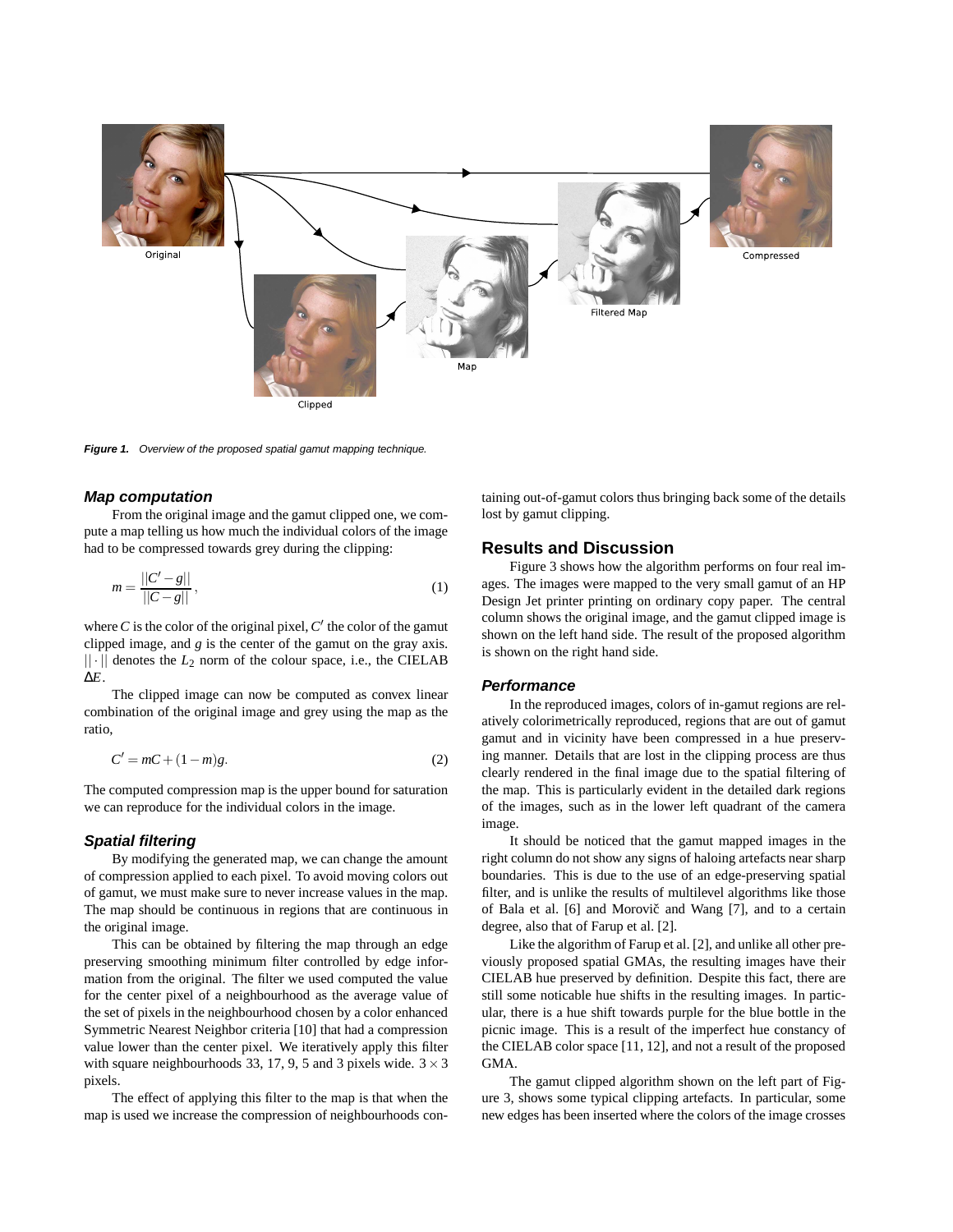the gamut boundary. Since the spatial filter used for filtering the compression map takes its edge information from the original image, and not from the computed map itself, these edges are not visible in the final images.

Figure 4 shows the comparison of five state-of-the-art GMAs. In this case, the images have been gamut mapped to the slightly bigger gamut of an Ocè plotter printing on plain paper. From left to right, top to bottom, the algorithms used are the original image, hue preserving minimum ∆*E* clipping, SGCK [], the presently proposed algorithm, the algorithm of Farup et al. [2], and the algorithm proposed by Zolliker and Simon [8].

As suggested by Zolliker et al. [13], we also tested the algorithm on synthetical images composed of continous gradients, such as the surfaces of the sRGB cube. The resulting images did not contain the strong artificial edges typically resulting for spatially invariant GMAs for such images.

#### **Computational Complexity**

The first part of the algorithm is gamut clipping. In our implementation this is performed through the use of a lookup table computed once per destination gamut that has to be used once for each pixel in the image (alternatively, once per color in the image, but for high bit depth images, this is more or less the same). Thus the first part is  $O(N)$ , *N* being the number of pixels. The same applies to the computation of the initial compression map according to Equation (1).

The spatial filtering of the map is performed with a filter of constant size, independent of the image size. Thus, the complexity of the filtering is also  $O(N)$ . However, it should be noted that really high resolution images would probably benefit from using larger filters, thereby increasing the complexity of this phase. The application of the map for performing the final gamut compression of the original image by Equation (2) is also  $O(N)$ . Thus, as long as the size of the filter is kept constant, the whole algorithm is  $O(N)$ . While multilevel algorithms typically have complexities of  $O(N \log(N)^2)$ .

### **Conclusion**

The proposed method for spatial GMA performs with a low computational complexity. It has shown to be promising for other applications such as tone mapping of high dynamic range images as well. The performance does not scale well with the radius of the filter used for the spatial processing. However, since the algorithm works well for quite large images with a constantly sized  $33 \times 33$  kernel, this is not a major issue. Potential areas for future research include performance improvements and implementations with slightly different performance characteristics for the edge preserving minimizing/maximizing smoothing filters, and using the method for tone mapping.

## **References**

- [1] Ján Morovič and M. Ronnier Luo. The fundamentals of gamut mapping: A survey. *Journal of Imaging Science and Technology*, 45(3):283–290, 2001.
- [2] Ivar Farup, Carlo Gatta, and Alessandro Rizzi. A multiscale framework for spatial gamut mapping. *IEEE Trans. Image Proc.*, 16(10), 2007. DOI: 10.1109/TIP.2007.904946.
- [3] Nicolas Bonnier, Francis Schmitt, Hans Brettel, and Stéphane Berche. Evaluation of spatial gamut mapping algorithms. In



**Figure 2.** Gamut clipping along straight lines towards the center of the *L* ∗ axis of the CIELAB color space within the gamut.

*Proceedings of IS&T and SID's 14th Color Imaging Conference: Color Science and Engineering: Systems, Technologies, Applications*, Scottsdale, Arizona, 2006. (Accepted for publication).

- [4] Shigeki Nakauchi, Masahiro Imamura, and Shiro Usui. Color gamut mapping by optimizing perceptual image quality. In *Proceedings of IS&T and SID's 4th Color Imaging Conference: Color Science, Systems and Applications*, pages 63–66, Scottsdale, Arizona, 1996.
- [5] Ron Kimmel, Doron Shaked, Michael Elad, and Irwin Sobel. Spacedependent color gamut mapping: A variational approach. *IEEE Trans. Image Proc.*, 14(6):796–803, June 2005.
- [6] Raja Bala, Ricardo deQueiroz, Reiner Eschbach, and Wencheng Wu. Gamut mapping to preserve spatial luminance variations. *Journal of Imaging Science and Technology*, 45(5):436–443, September/October 2001.
- [7] Ján Morovič and Yu Wang. A multi-resolution, full-colour spatial gamut mapping algorithm. In *Proceedings of IS&T and SID's 11th Color Imaging Conference: Color Science and Engineering: Systems, Technologies, Applications*, pages 282–287, Scottsdale, Arizona, 2003.
- [8] Peter Zolliker and Klaus Simon. Retaining local image information in gamut mapping algorithms. *IEEE Trans. Image Proc.*, 16(3):664– 672, March 2007.
- [9] Ivar Farup, Jan H. Wold, Thorstein Seim, and Torkjel Søndrol. Generating lights with specified spectral power distributions. *Applied Optics*, 46(13):2411–2422, 2007.
- [10] David Harwood, Muralidhara Subbarao, Hannu Hakalathi, and Larry S. Davis. A new class of edgepreserving smoothing filters. *Pattern Recognition Letters*, 6:155–162, 1987.
- [11] Nathan Moroney. A hypothesis regarding the poor blue constancy of cielab. *Color Res. Appl.*, 28(5):371–378, October 2003.
- [12] John J. McCann. Color spaces for color-gamut mapping. *Journal of Electronic Imaging*, 8(4):354–364, 1999.
- [13] Peter Zolliker, Markus Dätwyler, and Klaus Simon. On the continu-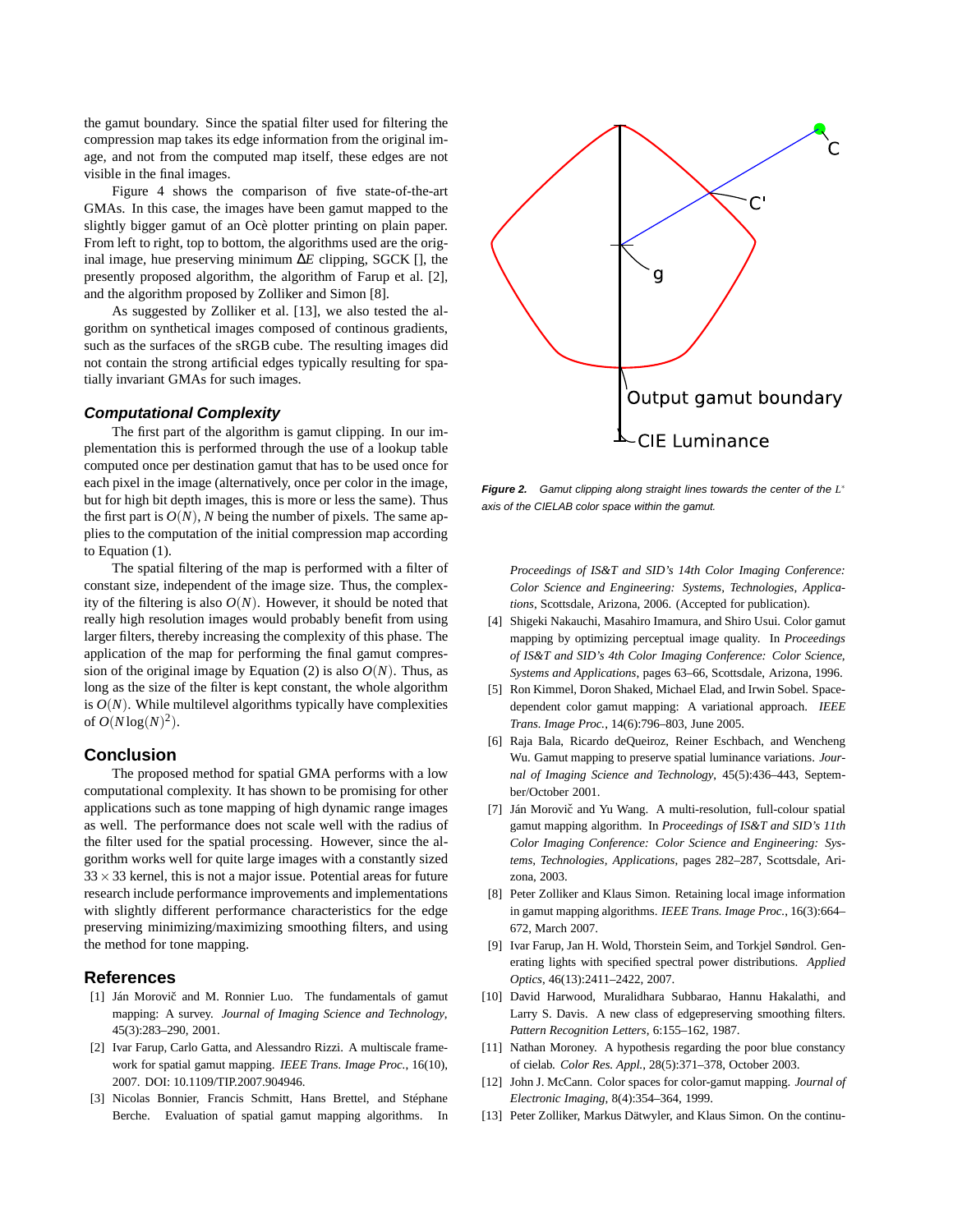ity of gamut mapping algorithms. In *Color Imaging X: Processing, Hardcopy, and Applications*, pages 220–232, San Jose, CA, USA, 2005.

## **Author Biography**

*Øyvind Kolås is a lecturer, free-software developer and artist. He received a BSc in digital media technology from Gjøvik University College in 2005, where he started working as a teaching assistant in 2002 and is currently part of the academic staff lecturing programming, digital mediatechnology and image processing.*

*Ivar Farup received his MSc in physics from the Norwegian University of Science and Technology in Trondheim, Norway in 1994, and a PhD in applied mathematics from the University of Oslo in 2000. Since 2000, he has worked as an Associate Professor at Gjøvik University College, mainly focusing on color imaging. He is a member of IS&T.*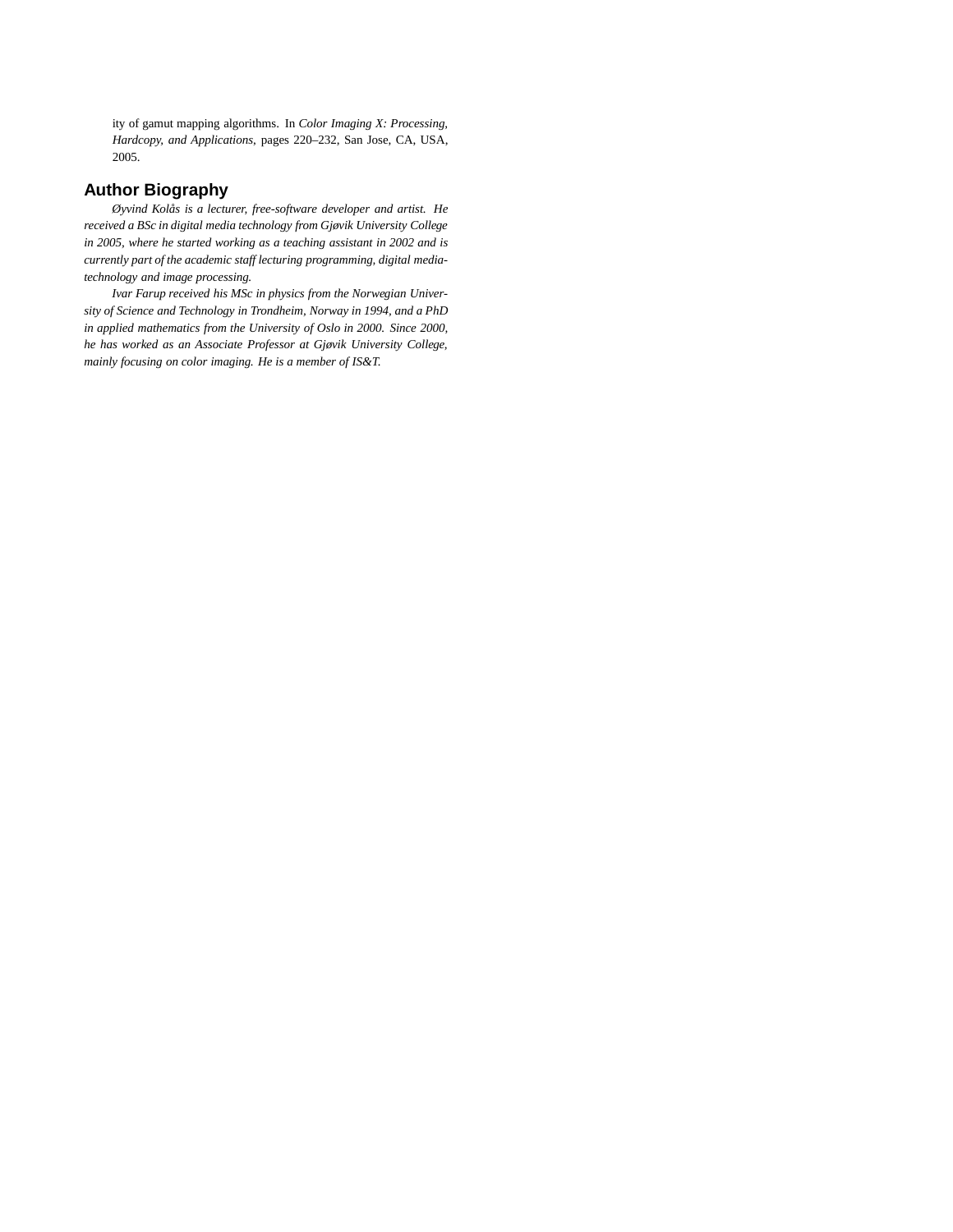











MOTO GUZZI







**Figure 3.** Images gamut mapped using the proposed algorithm. The central column shows the original image, and the gamut clipped image is shown on the left hand side. The result of the proposed algorithm is shown on the right hand side.